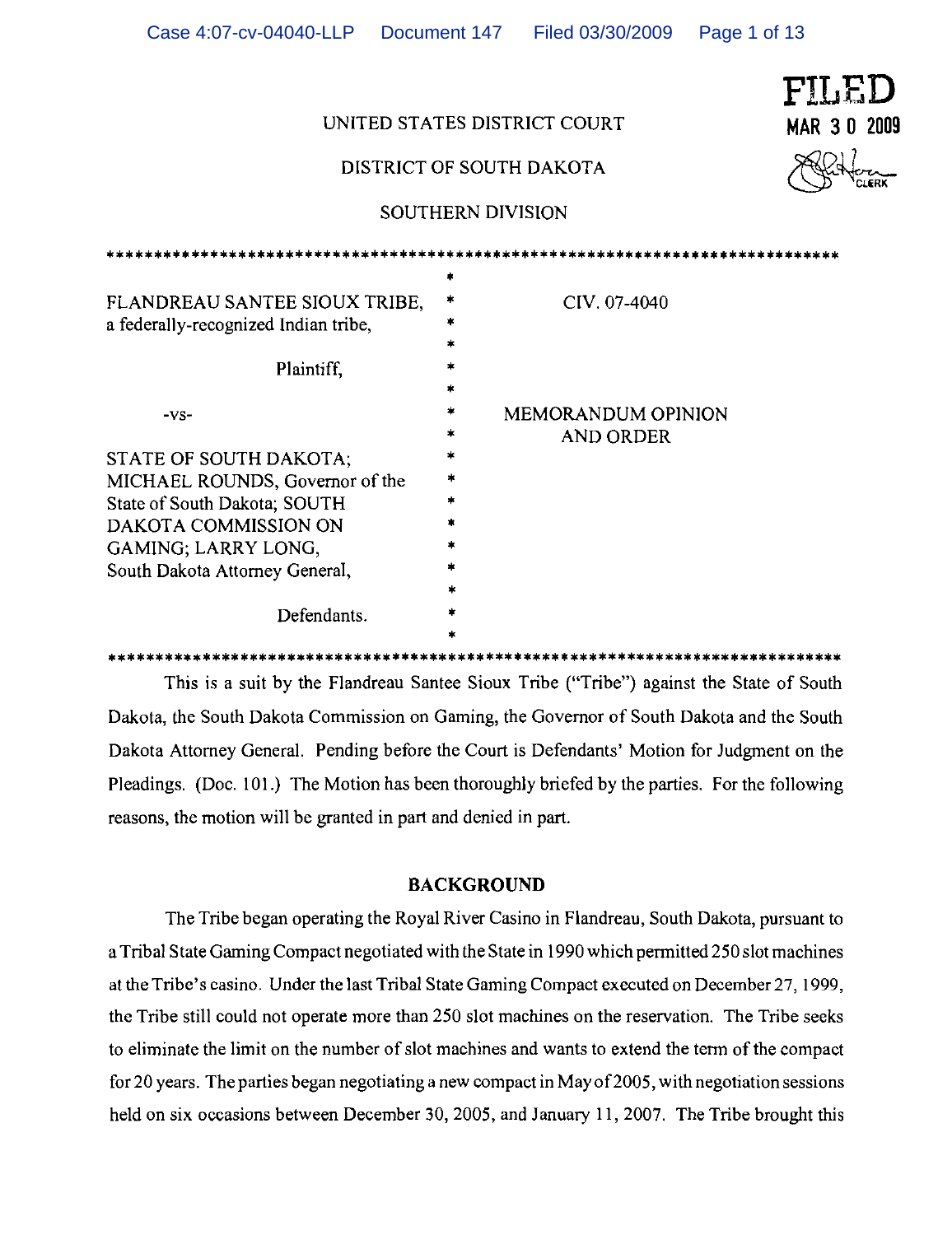action for declaratory and injunctive relief against the State of South Dakota, Governor Michael Rounds, the South Dakota Commission on Gaming, and Attorney General Larry Long ("State"). The Tribe alleges that the State has violated various provisions of the Indian Gaming Regulatory Act ("IGRA") by failing to negotiate in good faith with the Tribe for purposes of entering into a Tribal-State compact for conducting class III gaming on the Tribe's reservation.<sup>1</sup> The Tribe also asserts state and federal equal protection claims, alleging that the defendants give preferential treatment to gaming operators other than the Tribe.

The State answered, urging that the state and federal equal protection claims are barred by Eleventh Amendment immunity, but admitting that the State had waived its sovereign immunity for the IGRA claim. The State then filed the pending Motion for Judgment on the Pleadings, arguing that: 1) the entire case should be dismissed under Federal Rule of Civil Procedure  $12(c)$  for failure to join all required parties to the IGRA claim; 2) the state and federal equal protection claims should be dismissed for several reasons, including because the State has immunity and the Tribe is not a "person" within the meaning of the Equal Protection Clause of the Fourteenth Amendment; and 3) that the Gaming Commission, Governor and Attorney General should be dismissed for failure to state a claim for which relief can be granted.

#### **DISCUSSION**

A motion for judgment on the pleadings under Rule 12(c) is governed by the same standards as a motion to dismiss for failure to state a claim under Rule 12(b)(6). *See Westcott v. City of Omaha*, 901 F.2d 1486, 1488 (8th Cir. 1990). All facts pleaded by the non-moving party are taken as true. *McCormack v. Citibank, N.A.*, 979 F.2d 643, 646 (8th Cir. 1992). "Judgment on the pleadings is appropriate where no material issue of fact remains to be resolved and the movant is entitled to judgment as a matter of law." *Faibisch v. University of Minnesota*, 304 F.3d. 797, 803 (8th Cir. 2002).

<sup>&</sup>lt;sup>1</sup>The IGRA grants jurisdiction to the district courts over "any cause of action initiated by an Indian Tribe arising from the failure of a State to enter into" compact negotiations or to negotiate in good faith. *See* 25 U.S.C. § 2710(d)(6)(B)(I).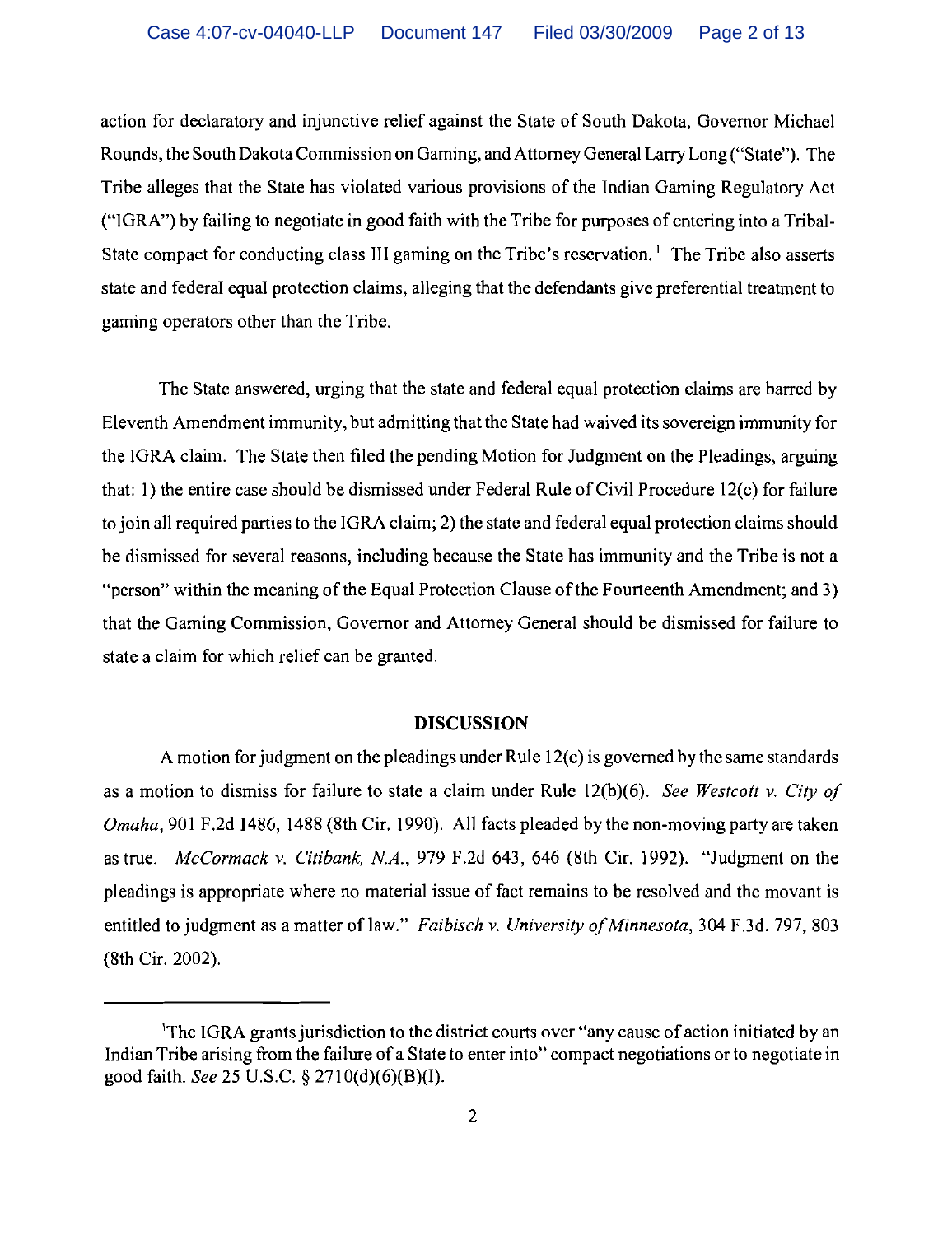## A. Required Parties to the IGRA Claim

Federal Rule of Civil Procedure 12(b)(7) provides for dismissal of an action for failure to join an indispensable party under Rule 19. F ED.R.CIV.P. 12(b)(7). "The proponent of a motion to dismiss under FED.R.CIV.P. 12(b)(7) has the burden of producing evidence showing the nature of the interest possessed by an absent party and that the protection ofthat interest will be impaired by the absence." *De Wit v. Firstar Corp.,* 879 F.Supp. 947, 992 (N.D. Iowa 1995). The first inquiry is whether the party not joined meets the criteria ofRule 19(a). *See Rochester Methodist Hasp. v. Travelers Ins. Co.,* 728 F.2d 1006, 1016 (8th Cir. 1984). "Ifit does not, the inquiry is at an end, and the motion to dismiss for failure to join the party in question must be denied." *Id.* 

Rule 19(a)(1) requires joinder of a person subject to service of process whose joinder will not deprive the court of subject matter jurisdiction if:

(A) in that person's absence, the court cannot accord complete relief among existing parties; or

(B) that person claims an interest relating to the subject of the action and is so situated that disposing of the action in the person's absence may:

(I) as a practical matter impair or impede the person's ability to protect the interest; or

(ii) leave an existing party subject to a substantial risk of incurring double, multiple, or otherwise inconsistent obligations because of the interest.

FED.R.CIV.P.19(a).

The State asserts that the Complaint should be dismissed pursuant to Rule 19 because the Tribe has failed to join the other federally-recognized Indian tribes that have gaming operations located in the State of South Dakota. The State argues that the other "gaming" tribes might disagree with the Tribe's request for more slot machines, and might be negatively affected by a "diluted market value" if the State increases the number of slot machines the Tribe is allowed to operate in Flandreau. In support ofits position, the State relies in part on three separate California district court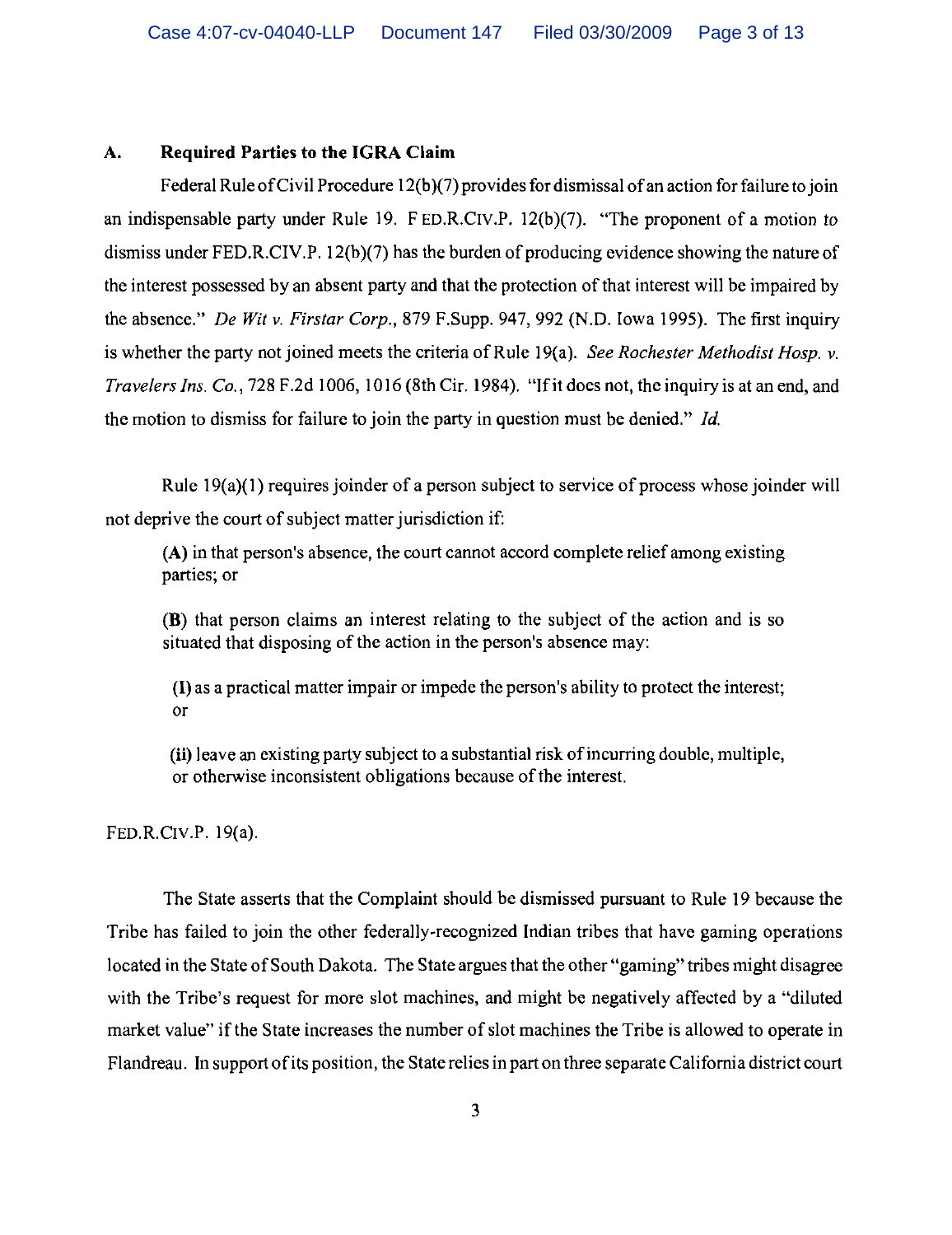cases. In those cases, the plaintiff tribes sought relief regarding the maximum number of slot machines the tribes could operate. Ruling that other tribes that were signatories to gaming compacts with the State were required parties that could not be joined because of their tribal sovereign immunity, the district courts dismissed the cases. Two of those California district court cases have been reversed by the Ninth Circuit.' *See Cachil Dehe Band ofWintun Indians ofthe Colusa Indian Community* v. *California,* 547 F.3d 962 (9th Cir. 2008) (" *Colusa"); Rincon Band ofLuiseno Mission Indians ofthe Rincon Reservation* v. *Schwarzenegger,* 2008 WL 3822538 (9th Cir. Aug. 8, *2008) ("Rincon").* The State recently filed a supplemental brief arguing that the Ninth Circuit wrongly concluded the absent tribes were not required parties.

The Court finds the Ninth Circuit's analysis instructive in determining whether the other South Dakota "gaming" tribes are required parties in this case. The background of the Ninth Circuit's *Colusa* and *Rincon* decisions began in 1999 when sixty-three tribes executed virtually identical compacts with the State of California. The California Compacts limit the number of gaming devices operated by each tribe to 2,000. The Compacts establish a threshold number of devices that tribes may operate without a license. For example, Colusa is allowed to operate 523 gaming devices without a license, and needs a license for each device over that number. The California Compacts also establish a formula setting a statewide maximum number of gaming devices that all Compact Tribes may license in the aggregate. These licenses are distributed among the Compact Tribes who apply for them pursuant to a complicated draw process. Colusa applied for and obtained 250 licenses in the State's 2002 draw. In 2003, Colusa requested 377 licenses and received none. After applying for 341 licenses in 2004, Colusa received only 73 licenses in the draw. After unsuccessful negotiations with the State, Colusa filed an action in federal district court. In its complaint, Colusa asserted five claims against the State based on breach of the Compact. The first four claims challenged different aspects of the licensing process. In its fifth claim, Colusa asserted that the State failed to negotiate in good faith. The State filed a motion for judgment on the pleadings, seeking to dismiss Colusa's first, second, third, and fourth claims for failure to join

 $2$ The parties have not advised the Court whether the third case was appealed to the Ninth Circuit.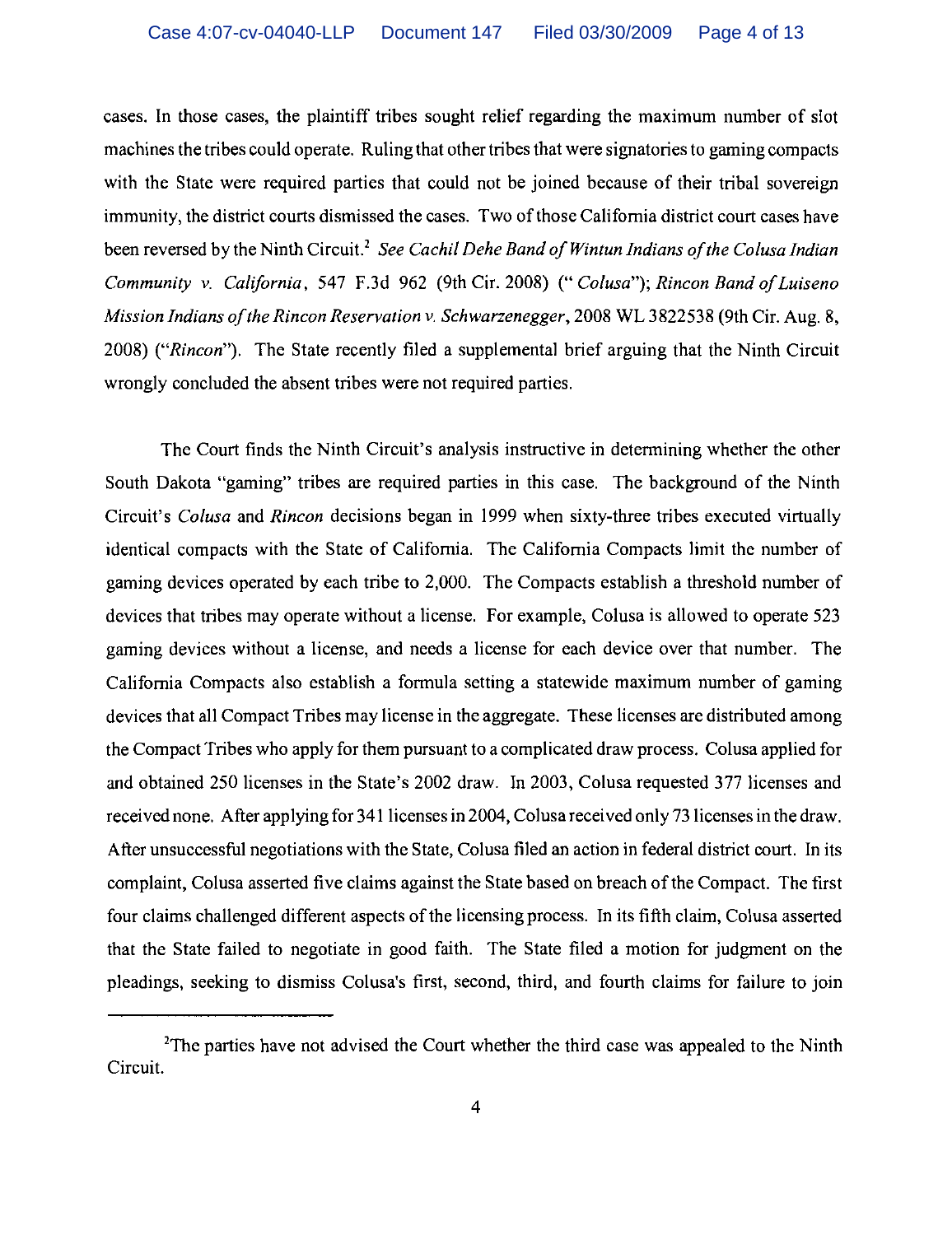necessary and indispensable parties, and its fifth claim (failure to negotiate in good faith) for failure to exhaust non-judicial remedies.' The district court granted the State's motion to dismiss all five claims, and entered judgment in its favor. The Ninth Circuit reversed.

The Ninth Circuit agreed with the district court that some of the absent tribes may prefer that the State issue fewer licenses, but "the absent tribes' only interest relevant for Rule 19(a) purposes is freedom from competition." *Id.* at 971. "The mere fact that the outcome of Colusa's litigation may have some financial consequences for the non-party tribes is not sufficient to make those tribes required parties, however." *[d.* The Ninth Circuit disagreed with the State ofCalifornia's assertion that the non-party tribes were required parties because their absence would expose the State to a significant risk of "inconsistent obligations" under Rule 19. *See id.* at 972 n.12. Noting the difference between "inconsistent obligations" and "inconsistent adjudications," the Ninth Circuit stated that the possibility that the litigation would result in the State being required to adhere to different interpretations of the Compacts in its dealing with different tribes does not rise to the level ofcreating a "'substantial risk' ofincurring 'inconsistent obligations.'" *[d.* at 976. The Ninth Circuit reversed the district court's dismissal of the *Colusa* case. For the same reasons stated in the *Colusa* opinion, the Ninth Circuit also reversed the district court's dismissal in *Rincon. See Rincon,*  2008 WL 3822538 at \* 1 ("In *[Colusa*], we held that an Indian tribe that is party to a 1999 Compact with California may proceed to litigate the size of the total license pool without joining other compacting tribes, because those tribes have no protectable interest in the size of the license pool that qualifies them as required parties within the meaning of Rule 19(a). That ruling controls the present appeal of Rincon's declaratory judgment claim. Accordingly, we reverse the decision ofthe district court and remand this claim for further appropriate proceedings.")

For similar reasons, this Court finds that the other South Dakota "gaming" tribes are not required parties to the pending action. Under the IGRA, the relief that this Court may grant the Tribe

<sup>&</sup>lt;sup>3</sup>On appeal, the Ninth Circuit said that Colusa had abandoned its failure to negotiate claim by failing to address it on appeal, and the district court's dismissal of that claim was affirmed. *Colusa,* 547 F.3d at 968 n.3.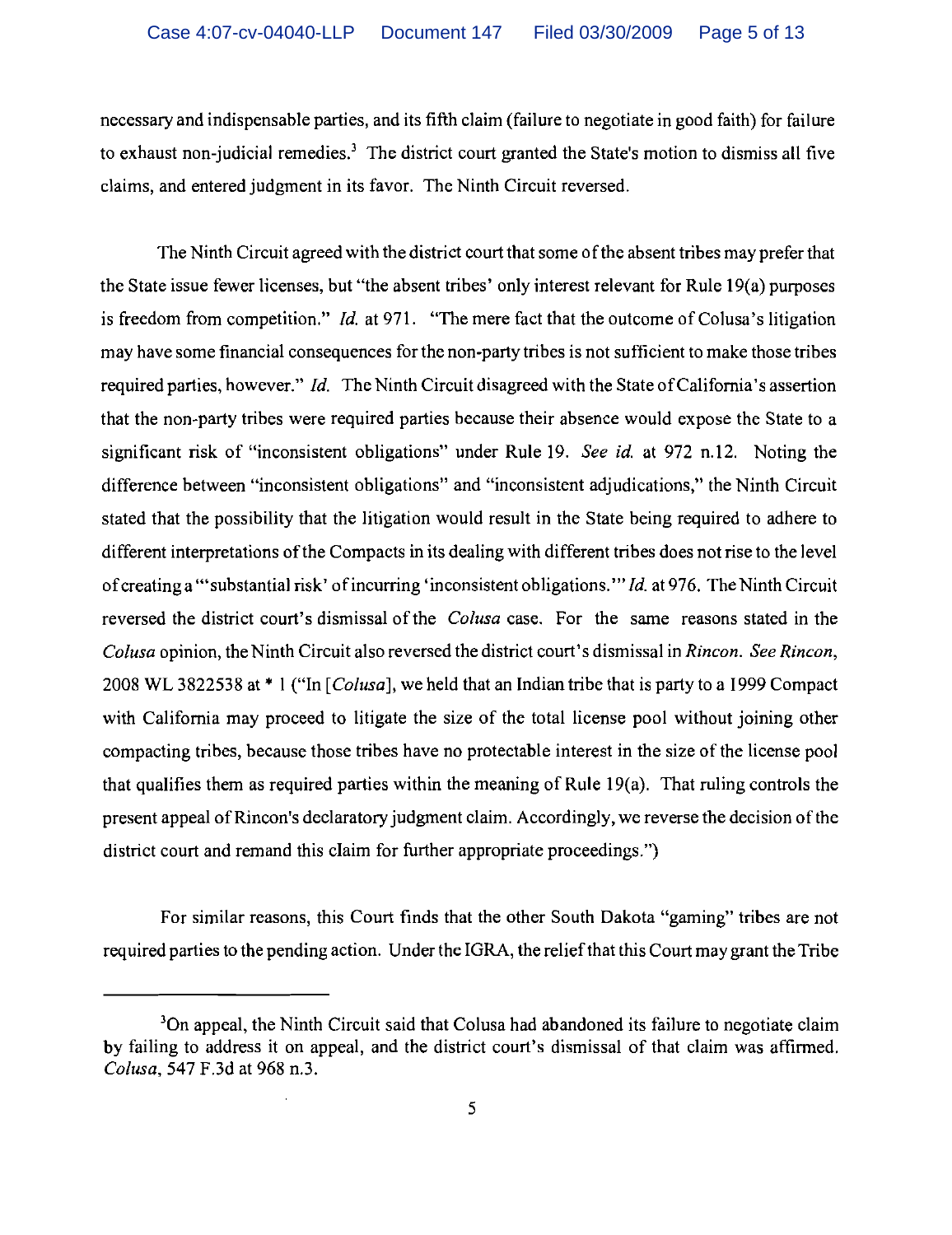if it finds the State negotiated in bad faith is limited to directing the State and the Tribe to conclude a compact within sixty days. Thus, complete relief to the Tribe concerning the Compact is possible in the absence of the other "gaming" tribes. In addition, the absent tribes claim no interest in the Compact of the Flandreau Santee Sioux Tribe, which is the subject matter of this case. The State's argument that those tribes might suffer a financial loss if the Flandreau Santee Sioux Tribe is allowed more than 250 slot machines is mere speculation and does not persuade the Court that the tribes are required parties. The State can and does negotiate separately with each tribe regarding the terms of its compact with the State. During negotiations, each tribe has the ability to advocate its interests, and the State has the opportunity to evaluate the proper number of slot machines for each tribe. Furthermore, if the compact negotiations with each tribe lead the State to agree on different numbers of slot machines for different tribes, that would not be "inconsistent obligations" for purposes of Rule 19(a).

For these reasons, the absent "gaming" tribes do not meet the requirements of a necessary parties under Rule 19(a), and the motion to dismiss based on Rule 19 will be denied.

#### **B.** Eleventh **Amendment Immunity**

#### I. State of South Dakota

The State asserts that Eleventh Amendment Immunity prohibits the equal protection claim filed against it by the Tribe.<sup>4</sup> The Eleventh Amendment of the United States Constitution provides that:

<sup>&</sup>lt;sup>4</sup>The State agrees that it has waived its sovereign immunity as to the IGRA claim. The 1999 Gaming Compact between the State of South Dakota and the Tribe provides at paragraph 12.2 that disputes arising out of the Compact may be heard in an action in federal district court. Paragraph 12.9 provides, however, that "This Compact shall not be construed to waive or diminish the sovereign immunity of the Tribe or the State of South Dakota, except as specifically provided by the provisions of 12.2." The Tribe does not argue that the State's limited waiver of immunity for the IGRA claim also waives its Eleventh Amendment immunity for the equal protection claims. Such an argument would be rejected. *See Ruckelshaus v. Sierra Club,* 463 U.S. 680, 685-686 (1983) ("Waivers of immunity must be construed strictly in favor of the sovereign, and not enlarge[d] ... beyond what the language requires. ")(internal citations and quotations omitted).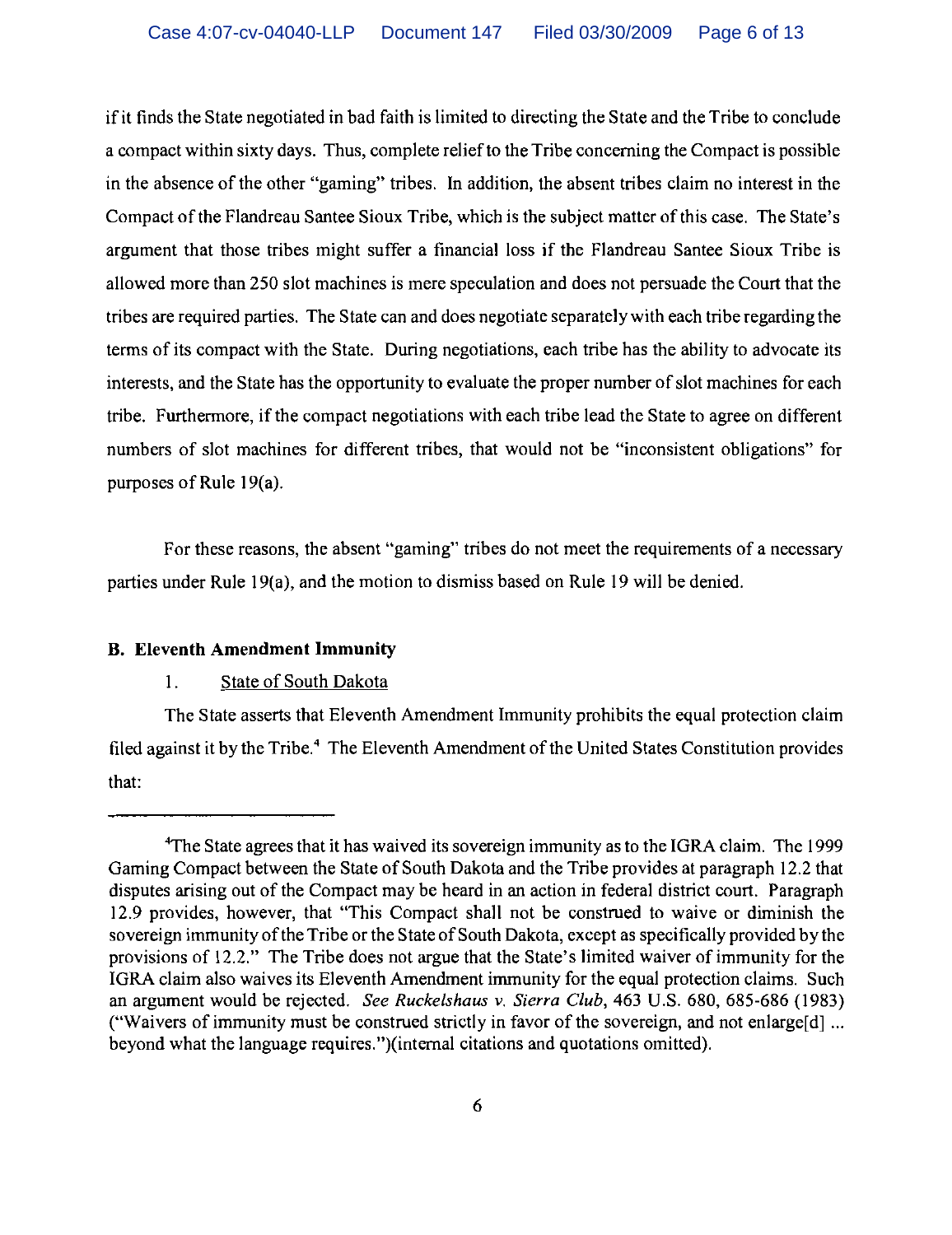The Judicial power of the United States shall not be construed to extend to any suit in law or equity commenced or prosecuted against anyone of the United States by Citizens of another State, or by Citizens or Subjects of any Foreign State.

U.S. Const. amend. XI. The Amendment has been interpreted to protect an unconsenting "State or one of its agencies or departments" from suit in federal court by its own citizens as well as those of another state. *Pennhurst State School* & *Hasp.* v. *Halderman,* 465 U.S. 89, 100 (1984). The Supreme Court has recognized two exceptions to the Eleventh Amendment immunity for the States and their agencies.

While this immunity from suit is not absolute, we have recognized only two circumstances in which an individual may sue a State. First, Congress may authorize such a suit in the exercise of its power to enforce the Fourteenth Amendment-an Amendment enacted after the Eleventh Amendment and specifically designed to alter the federal-state balance. *Fitzpatrick* v. *Bitzer,* 427 U.S. 445, 96 S.C!. 2666, 49 L.Ed.2d 614 (1976). Second, a State may waive its sovereign immunity by consenting to suit. *Clarkv. Barnard,* 108 U.S. 436, 447-448, 2 S.Ct. 878, 27 L.Ed. 780 (1883).

*College Sav. Bank* v. *Florida Prepaid Postsecondary Educ. Expense Bd.,* 527 U.S. 666, 670 (1999).

The Tribe does not rely on either ofthese two recognized exceptions to Eleventh Amendment immunity. The Tribe relies on an unrecognized exception, asserting that by ratifying the Constitution the states surrendered all sovereignty over the entire subject area of Indian affairs. According to the Tribe, this complete surrender of sovereignty included a surrender of the states' ability to assert sovereign immunity. The Tribe admits that courts have never addressed this novel argument. The Court declines the Tribe's invitation to recognize such an exception to the State's Eleventh Amendment immunity at this time.

Because the Tribe has not shown that either of the exceptions to the Eleventh Amendment are applicable, the Tribe's equal protection claims are barred against the State of South Dakota.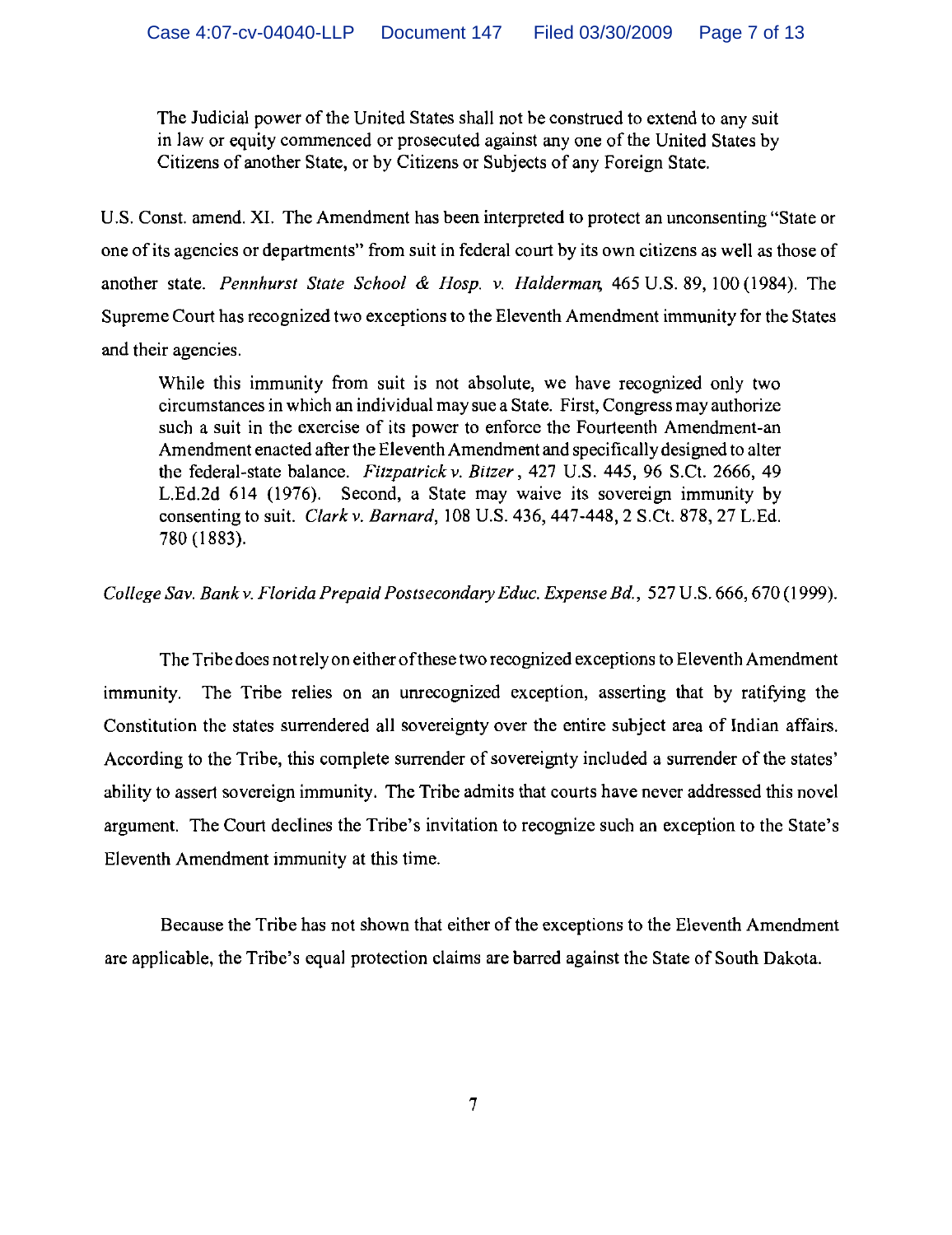#### 2. Individual Defendants

The Tribe also brought this suit against Governor Michael Rounds and Attorney General Larry Long, alleging that the Governor has the authority to execute tribal-state compacts governing the conduct of Class III gaming on Indian lands, and that the Attorney General's office represents the State and the South Dakota Commission on Gaming in compact negotiations and is the chief legal advisor to the Governor. It is alleged that the Governor and Attorney General give preferential treatment to gaming operators other than the Tribe.

The Tribe argues that its constitutional claims may proceed against the individual defendants pursuant to *Ex Parte Young,* 209 U.S. 123 (1908). InEx *parte Young,* the Supreme Court held that the Eleventh Amendment does not preclude suits for prospective injunctive relief brought against government officials who are charged with violating federal law. The applicability of *Ex parte Young* has been tailored by the Supreme Court "to conform as precisely as possible to those specific situations in which it is necessary to permit the federal courts to vindicate federal rights and hold state officials responsible to the supreme authority of the United States." *Papasan* v. *Allain,*  478 U.S. 265, 277 (1986) (citing *Pennhurst,* 465 U.S. 105). The *Ex parte Young* exception to Eleventh Amendment immunity was limited by the Supreme Court in *Seminole Tribe ofFlorida* v. *Florida*, 517 U.S. 44 (1996), where the Court held that the existence of the detailed remedial scheme ofthe IGRA shows Congressional intent to prohibit recourse under *Ex parte Young.* The plaintiffs in *Seminole Tribe* brought their *Ex parte Young* suit against the governor of Florida, seeking injunctive relief to compel negotiation of a tribal gaming compact. The Court refused to apply *Ex parte Young,* reasoning that it was unavailable because the statute included a "carefully crafted and intricate remedial scheme" that greatly circumscribed the powers of the federal district court in cases arising under the statute's provisions.<sup>5</sup> *Seminole Tribe*, 517 U.S. at 73-76. By limiting the district

<sup>&</sup>lt;sup>5</sup>The IGRA's remedial scheme prescribes the role of the courts in resolving disputes between the tribes and the states, and severely limits that role. *See* 25 U.S.C. § 2710(d)(3) (dispute resolution provision). Specifically, if compact negotiations fail and the parties go to court, the statute provides that, upon a finding that the state failed to negotiate in good faith, the only relief the court may grant is to issue an order directing the state and the tribe to conclude a compact within sixty days. At that point, if the parties disregard the court's order, the court has no further power to hold the parties in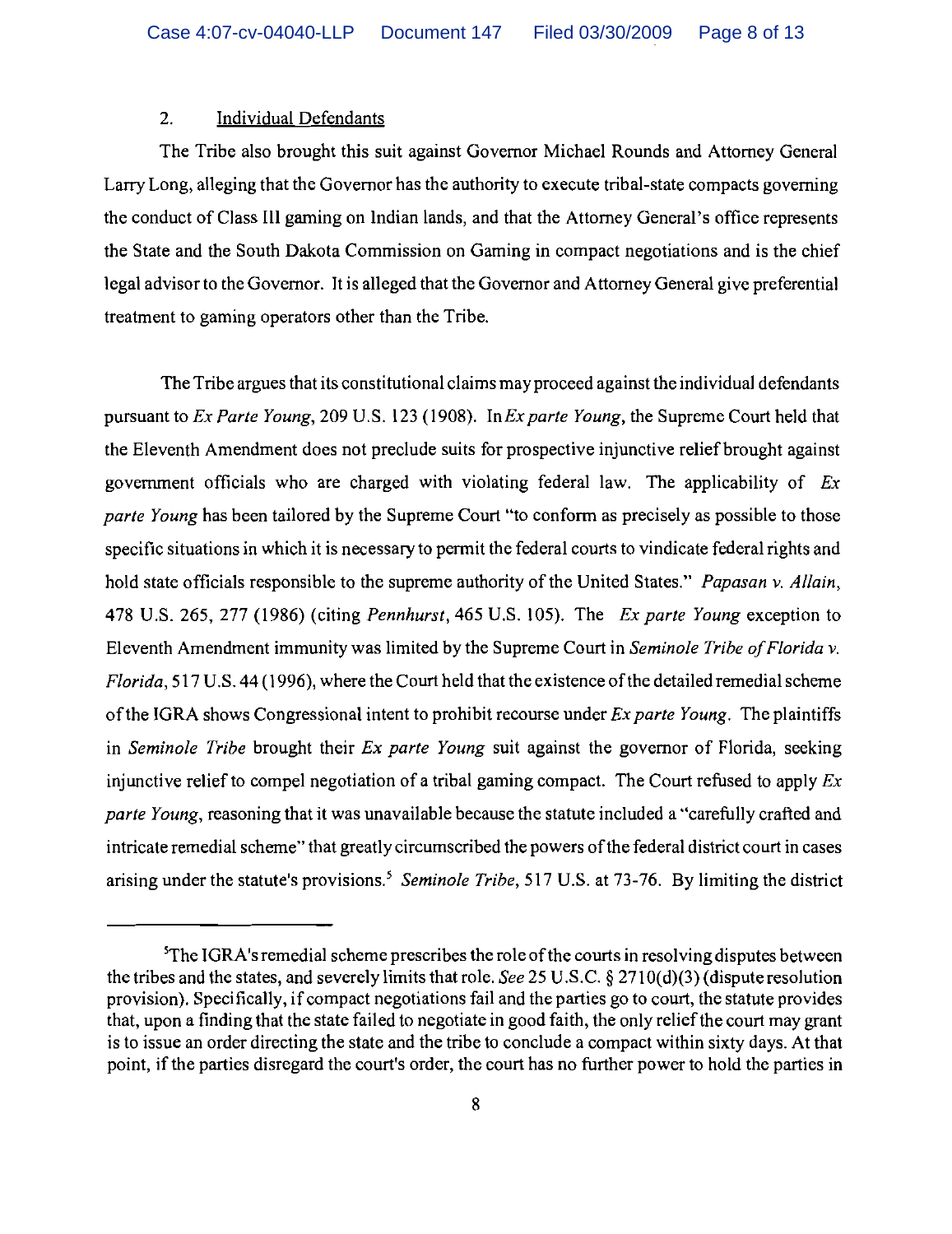court's powers in such a fashion, "Congress chose to impose upon the State a liability that is significantly more limited than would be the liability imposed upon the state officer under *Ex parte Young"* and thus indicated its intent to foreclose *Ex parte Young* actions. *Seminole Tribe,* 517 U.S. at 75-76. Allowing a suit directly against the Governor, the Court reasoned, would effectively render the statutory scheme superfluous. *!d.* at 75. The Court reasoned that given a choice between the limited relief under the IGRA and the full remedial powers of the federal courts under *Ex parte Young*, the natural choice would be to choose the latter "more complete and more immediate relief." *Id.* at 75-76. The Supreme Court also held that Congress did not have the constitutional power to abrogate states' Eleventh Amendment immunity. Thus, the tribe was not allowed to use the *Exparte Young* exception even though it also was precluded from seeking relief from the State under the IGRA.

The Tribe asserts that the limitation of *Seminole Tribe* does not apply in this case because, unlike the plaintiff in *Seminole Tribe,* it has alleged an equal protection claim in addition to the IGRA claim against the Governor and Attorney General. In support of this argument, without much discussion or analysis, the Tribe cites *Papasan v. Allain,* 478 U.S. 265 (1986), where the Supreme Court held that an equal protection claim against state officials was not barred by the Eleventh Amendment. *Papasan* was decided ten years before *Seminole Tribe,* and it is not particularly instructive in this case because *Seminole Tribe* has changed the landscape of Eleventh Amendment immunity. After the Supreme Court's *Seminole Tribe* decision, when analyzing the applicability of *Ex parte Young,* courts began inquiring into whether an applicable federal statutory scheme evidences an implicit or explicit intent to exclude *Ex parte Young* actions. *See, e.g., UnionElec. Co. v. Missouri Dept. a/Conservation,* 366 F.3d 655, 658 (8th Cir. 2004) (statutory scheme of Federal Power Act "unmistakably evidences an intent to exclude" action for declaratory relief against the individual defendants, state officials with the Missouri Department of Conservation). *Seminole Tribe's* limitation on *Exparte Young* is applicable to the present case. The

contempt: the statute prescribes that the parties submit their respective versions of the compact to a mediator who then selects a version to become the agreement between the parties. Further disagreements are then referred to the Secretary of the Interior.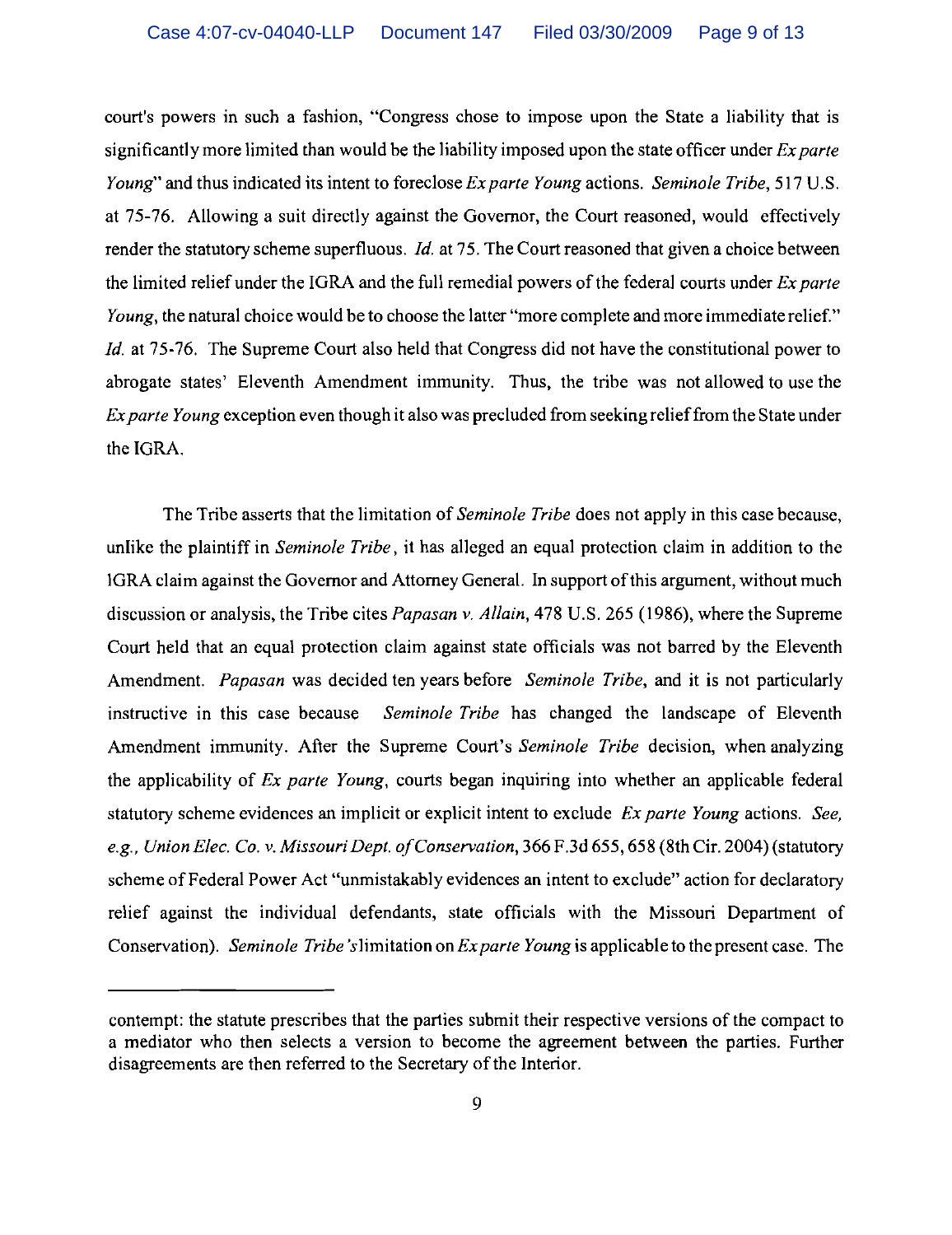Eighth Circuit applied *Seminole Tribe,* holding that *Ex parte Young* was not applicable to a suit by the tribe seeking an injunction against the governor requiring the State of Nebraska to negotiate a compact in good faith with the tribe in accordance with IGRA. *See Santee Sioux Tribe ofNebraska v. State of Neb.,* 121 F.3d 427 (8th Cir. 1997). *Cf. Verizon Maryland, Inc. v. Public Serv. Comm'n ofMaryland,* 535 U.S. 635 (2002) (rejecting argument that the Telecommunications Act of 1996 evinced Congressional intent to foreclose *Exparte* Youngreliefbecause, unlike the detailed remedial scheme ofthe IGRA, the Telecommunications Act provides only that when state commissions make certain "determinations" an aggrieved party may bring suit in federal court; there is no limitation on the kind of relief that may be awarded or the kind of defendants who may be sued).

The Court finds that the comprehensive remedial scheme ofthe IGRA forecloses application ofthe *Ex Parte Young* exception to the State's assertion ofEleventh Amendment immunity on behalf ofthe individual defendants, and the Eleventh Amendment bars this action against Governor Rounds and Attorney General Long.

# 3. South Dakota Commission on Gaming

In its Complaint, the Tribe alleges that the South Dakota Commission on Gaming "is responsible for regulating the gaming industry in the State of South Dakota, including the City of Deadwood, and for engaging in tribal compact negotiations for gaming on Indian reservations pursuant to IGRA on behalf of the State of South Dakota." The Tribe does not allege that the Commission regulates the gaming industry for the Tribe. The State moved for dismissal of the Commission for failure to state a claim, and argues that the Supreme Court's decision in *Seminole Tribe* bars the Tribe's claim against the Commission. **In** its opposition brief, the Tribe again asserts that the Commission is charged with the authority to enter into compacts involving gaming and that it has denied the Tribe equal treatment by allowing a non-Indian gaming operator to operate 360 slot machines, while the Tribe is only allowed to operate 250.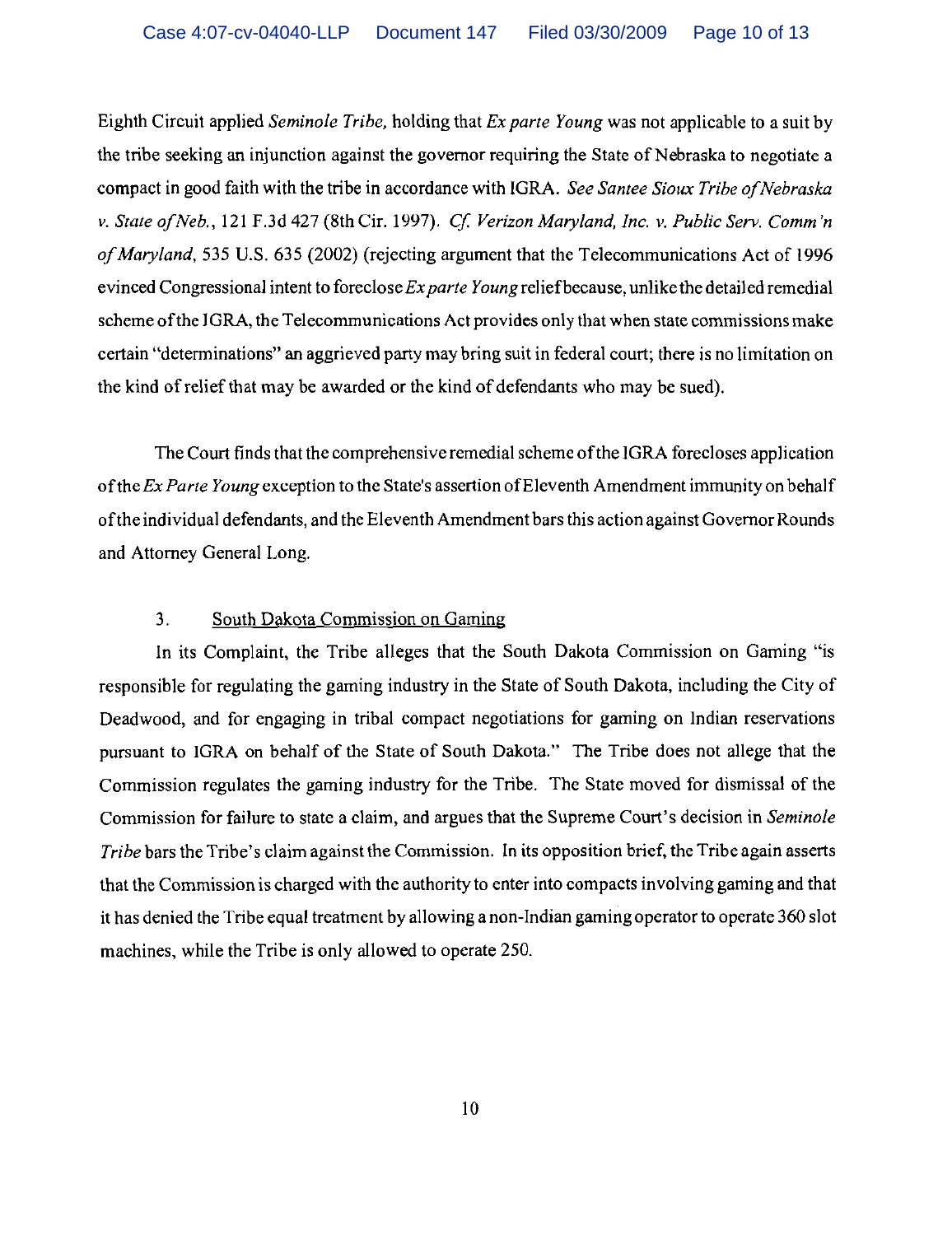The parties do not address the issue, but it appears to the Court that the Commission is an agency of the State of South Dakota.<sup>6</sup> As indicated above, Eleventh Amendment immunity applies to state agencies and departments. Thus, the Tribe's equal protection claims against the Commission are barred by the Eleventh Amendment, just as those claims are barred against the State of South Dakota.<sup>7</sup> *See, e.g., Texas Community Bank, N.A. y. Missouri Dept. of Social Services, Div. of Medical Services,* 232 F.3d 942, 943 (8th Cir. 2000) ("State agencies may assert the Eleventh Amendment immunity of the State.").

Section  $11(d)(7)$  of the IGRA grants a tribe the right to sue a state if compact negotiations are not concluded. In its Compact with the Tribe, the State of South Dakota waived its Eleventh Amendment immunity for the IGRA claim. The Commission is not a party to the Compact, and it has not waived its immunity. The State of South Dakota is the proper party for the IGRA claim in this case. The Tribe has not asserted any basis for this Court's jurisdiction over the Commission for the IGRA claim, and the IGRA claim against the Commission will be dismissed.

The Court's conclusion that all defendants are entitled to Eleventh Amendment immunity does away with the need to address the State's argument that the Tribe is not a "person" entitled to protection under the Equal Protection Clause. Because of their Eleventh Amendment immunity, with the exception of the Tribe's IGRA claim against the State of South Dakota, all defendants are entitled to dismissal of the Tribe's claims with prejudice. *See, e.g., Texas Community Bank,* 232 F.3d at 943 (reversing denial of state agency's motion to dismiss based on Eleventh Amendment immunity and remanding for dismissal with prejudice).

<sup>&#</sup>x27;The Commission was created by South Dakota law. *See* SDCL 42-7B-6. Its five members are appointed by the Governor. *Id.* It is charged with the administrative control of limited card games and slot machines in South Dakota. *See* SDCL 42-7B-7.

<sup>7</sup>It is not clear to the Court why the parties argue whether or not the *Ex parte Young*  exception applies to the Commission. The Tribe names no individual officers on the Commission. The *Ex parte Young* exception applies only to actions against individual state officers, not to state agencies. Therefore, the *Ex parte Young* exception to Eleventh Amendment immunity is inapplicable to the Commission.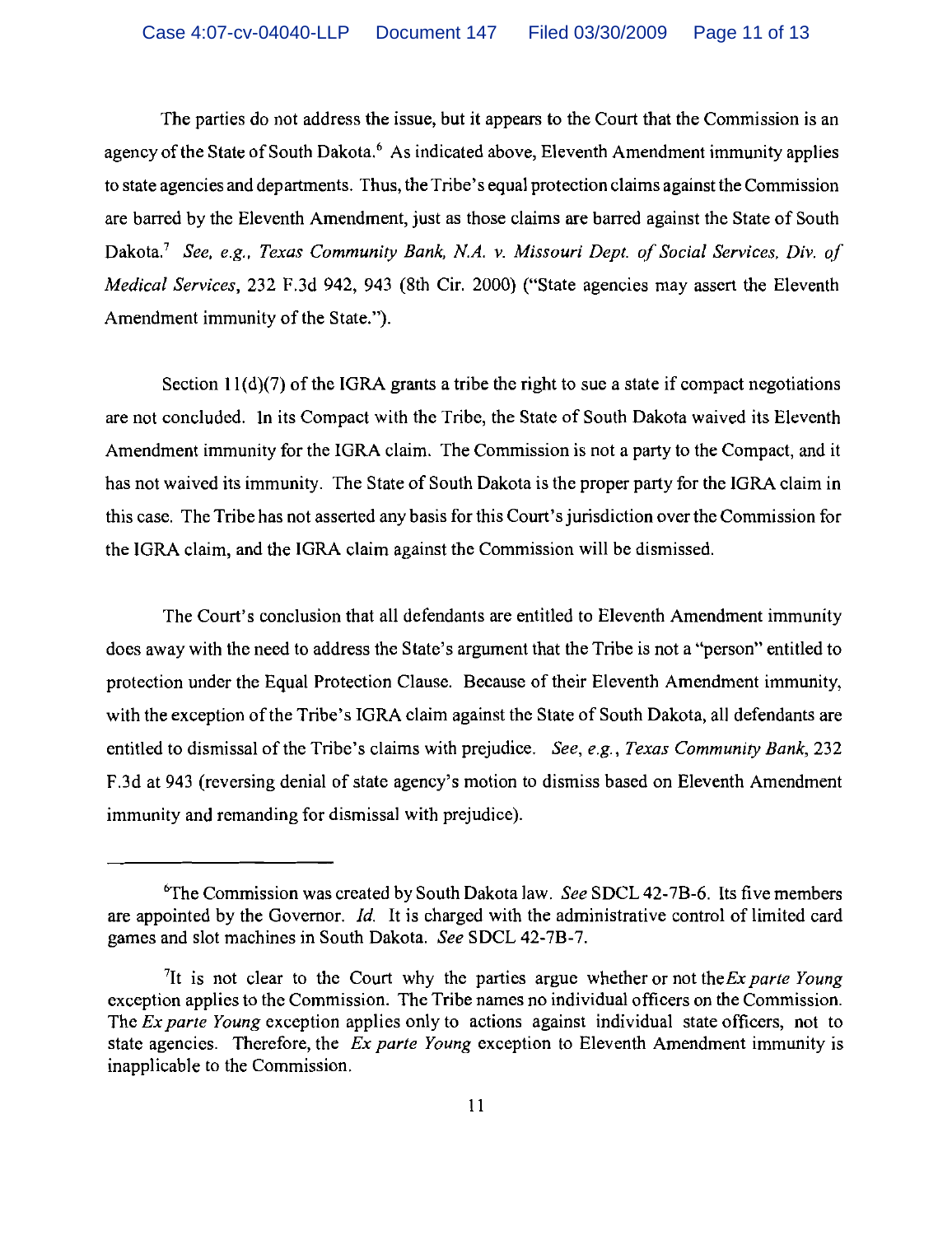The Tribe also asserts that the state equal protection claim survives under the Court's supplemental jurisdiction pursuant to 28 U.S.C. § 1367(a) because that claim shares a "common nucleus of operative fact" with the Tribe's IGRA claim.<sup>8</sup> That argument fails in light of this Court's holding that the Eleventh Amendment bars the Tribe's equal protection claims against the defendants. A federal district court's jurisdiction over a claim does not abrogate a state's Eleventh Amendment immunity. *See, e.g., Standing Rock Sioux Indian Tribe v. Dorgan,* 505 F.2d 1135, 1137-38 (8th Cir.1974) ("[W]here properly invoked, the Eleventh Amendment bars the action regardless of the statutory basis of jurisdiction."); *Los Angeles Branch NAACP v. Los Angeles Unified School Dist.,* 714 F.2d 946, 950 (9th Cir.1983)("Neither 28 U.S.C. § 1331, nor § 1343, nor 42 U.S.c. § 1983 contains an expression ofCongressional intent to abrogate [the States'] immunity. Therefore none operates to lift the Eleventh Amendment bar."). For all of these reasons,

# IT IS ORDERED:

- I. That Defendants' Motion for Judgment on the Pleadings, doc. 101, is granted in part and denied in part. It is denied as to the IGRA claim against the State of South Dakota. It is granted to the extent that the Tribe's equal protection claims are dismissed, and the South Dakota Commission on Gaming, Governor Rounds and Attorney General Long are dismissed as defendants from this case with prejudice.
- 2. That the caption in this case is amended as follows:

FLANDREAU SANTEE SIOUX TRIBE a federally-recognized tribe,

Plaintiff,

vs.

STATE OF SOUTH DAKOTA,

Defendant.

<sup>&#</sup>x27;Section 1367 of United States Code, Title 28, provides:

<sup>[</sup>I]n in any civil action ofwhich the district courts have original jurisdiction, the district courts shall have supplemental jurisdiction over all other claims that are so related to claims in the action within such original jurisdiction that they form part of the same case or controversy under Article III of the United States Constitution. 28 U.S.C.A. § 1367.